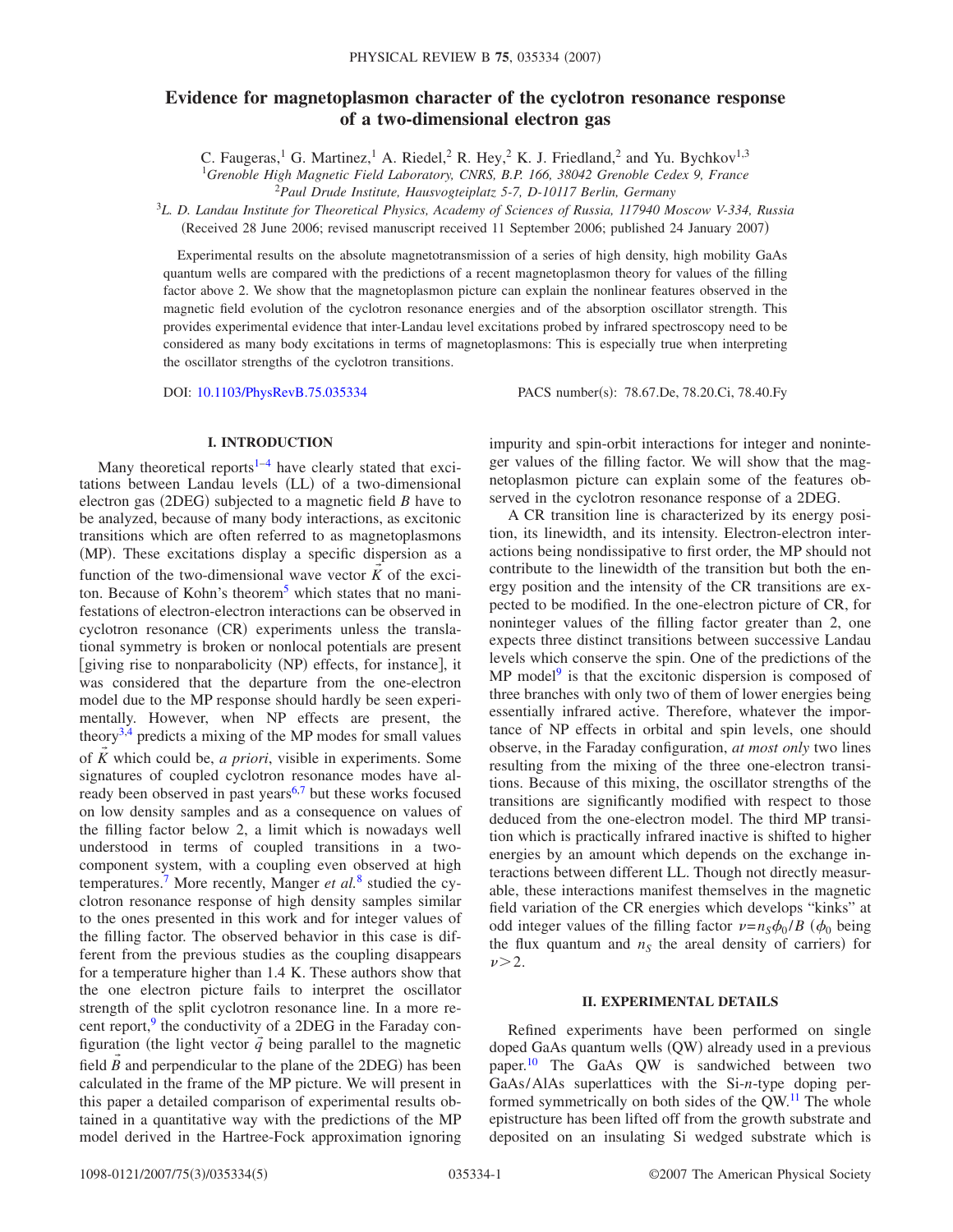transparent in the far infrared range of energy to avoid the strong optical phonon absorption (reststrahlen band) which occurs in traditional GaAs thick substrates. We have performed magnetoinfrared transmission measurements in the Faraday configuration with unpolarized infrared light using a Bruker Fourier Transform Spectrometer IFS-113 which was connected to a resistive 28 T magnet via a metallic waveguide. All measurements were made at a fixed temperature of 1.8 K. We use a rotating sample holder which allows us to switch *in situ* between the sample and a reference sample. For each value of the magnetic field, we have measured the transmission of the sample and of a reference (a silicon substrate) to normalize the transmission. These measurements are thus absolute measurements and exact absorption amplitudes can be extracted for the comparison with models. Moreover, as optical phonons in the AlAs/GaAs short period superlattice and in the GaAs QW also present infrared signatures we were led to normalize the absolute transmission at a given magnetic field *B* by the absolute transmission measured at  $B=0$  T. In the following, these absolute spectra normalized to the  $B = 0$  T spectra will be referred to as relative transmission spectra and will then be compared to a simulation<sup>12</sup> of the multilayer transmission taking into account all the different dielectric layers of the sample. The whole procedure minimizes the errors due to experimental or/and dielectric artifacts.

In this paper, we will present results obtained for three samples labeled 1038, 1201, and 1211. The sample 1038 corresponds to a QW width  $L = 10$  nm, a carrier density  $n<sub>S</sub>$  $= 12.8 \times 10^{11}$  cm<sup>-2</sup>, and a mobility of  $\mu_{dc} = 114$  m<sup>2</sup> V<sup>-1</sup> s<sup>-1</sup>, whereas for the samples 1201 and 1211, originating from the same wafer, *L*=13 nm,  $n_S$ =9.4 × 10<sup>11</sup> cm<sup>-2</sup>, and  $\mu_{dc}$ = 280 m<sup>2</sup> V<sup>-1</sup> s<sup>-1</sup>. These concentration and mobility values are obtained from transport measurements performed on parent samples without the lift-off process. The lateral size of the lift-off samples ranges from 3 to 4 mm.

# **III. RESULTS**

In order to fit the measured infrared transmission, one has to use the components of the dielectric tensor  $\bar{\varepsilon}$  of the doped QW. As shown in Ref. [9,](#page-3-7) these components can be formally written as

<span id="page-1-0"></span>
$$
\varepsilon_{\parallel} = \varepsilon_L - \frac{(\omega_p)^2}{\omega} \sum_p \frac{I_p(\omega + 1 \delta_p)}{(\omega + 1 \delta_p)^2 - (E_p^{\text{MP}})^2},
$$
  

$$
\varepsilon_{\perp} = -1 \frac{(\omega_p)^2}{\omega} \sum_p \frac{I_p E_p^{\text{MP}}}{(\omega + 1 \delta_p)^2 - (E_p^{\text{MP}})^2},
$$
 (1)

where  $\varepsilon_L$  is the lattice contribution to the diagonal part of the tensor and  $(\omega_p)^2 = 4\pi n_s e^2 / (Lm^*)$  is the square of the plasma frequency defined for a mean value of the carrier effective mass  $m^*$ . One can note that formally Eq.  $(1)$  $(1)$  $(1)$  is very similar to the standard expression derived from the Drude model. However, here the significance of the parameters is different: The summation over  $p(=0,1)$  corresponds to the two CR active MP modes with an energy  $E_p^{\text{MP}}$ , and a corresponding oscilla-

<span id="page-1-1"></span>

FIG. 1. (Color online) Comparison of CR experimental transmission spectra (open circles) and theoretical simulated spectra (full lines) of sample 1211 for  $\nu = 2.34$ . In panel (a) the fit is made using the oscillator strength given by the one-electron model, whereas in panel (b) the oscillator strength of the transitions is fitted (see text).

tor strength  $I_p$ . Both oscillator strengths depend on  $K_{\parallel} = |K|$ but are used in the fitting procedure as additional parameters with the constraint that  $\Sigma_p I_p = 1$ . The  $K_{\parallel}$  dependence of  $I_p$  is relatively weak but its value at  $K_{\parallel} \approx 0$  is significantly different from the value obtained in the one-electron model due to the mixing of the one-electron transitions implied in the MP approach.<sup>9</sup> In addition, the damping parameter  $\delta_n$  is used to fit the width of each transition.

To illustrate this point, we compare in Fig. [1](#page-1-1) the experimental spectrum for sample 1211 measured at  $\nu = 2.34$ , with the simulated spectra using Eq.  $(1)$  $(1)$  $(1)$  for two distinct approaches: In Fig.  $1(a)$  $1(a)$  the simulation, assuming that the oscillator strength is given by the one-electron model, uses four independent fitting parameters (the energies  $E_0^{\text{MP}}, E_1^{\text{MP}},$  and the respective damping parameters  $\delta_0$ ,  $\delta_1$  $\delta_1$ ); in Fig. 1(b) an additional fitting parameter  $(I_0)$  is used to simulate the spectrum. It is clear from the results that using the one-electron model to deduce the carrier concentration of a 2DEG is not correct and, in the present case, leads to a concentration which is  $6 - 8$  % lower than the one deduced from transport measurements. This result is of particular importance when interpreting CR data.

Figure [2](#page-2-0) and Fig. [3](#page-2-1) display the results of the fitting procedure obtained for samples 1201/1211 and 1038, respectively. In the upper panels the data relative to the damping parameters  $\delta_0$  and  $\delta_1$  are reported. On physical grounds, besides a weak constant value of these parameters reflecting the small residual imperfections of the sample, any deviation from this value reflects the presence of an additional dissipative interaction. In order to have a more detailed vision of the variations of energies with the filling factor, the quantities displayed in the lower panel of Fig. [2](#page-2-0) and Fig. [3](#page-2-1) are  $E_0^{\text{MP}}/B$ (open circles) and  $E_1^{\text{MP}}/B$  (crosses). In the Faraday configu-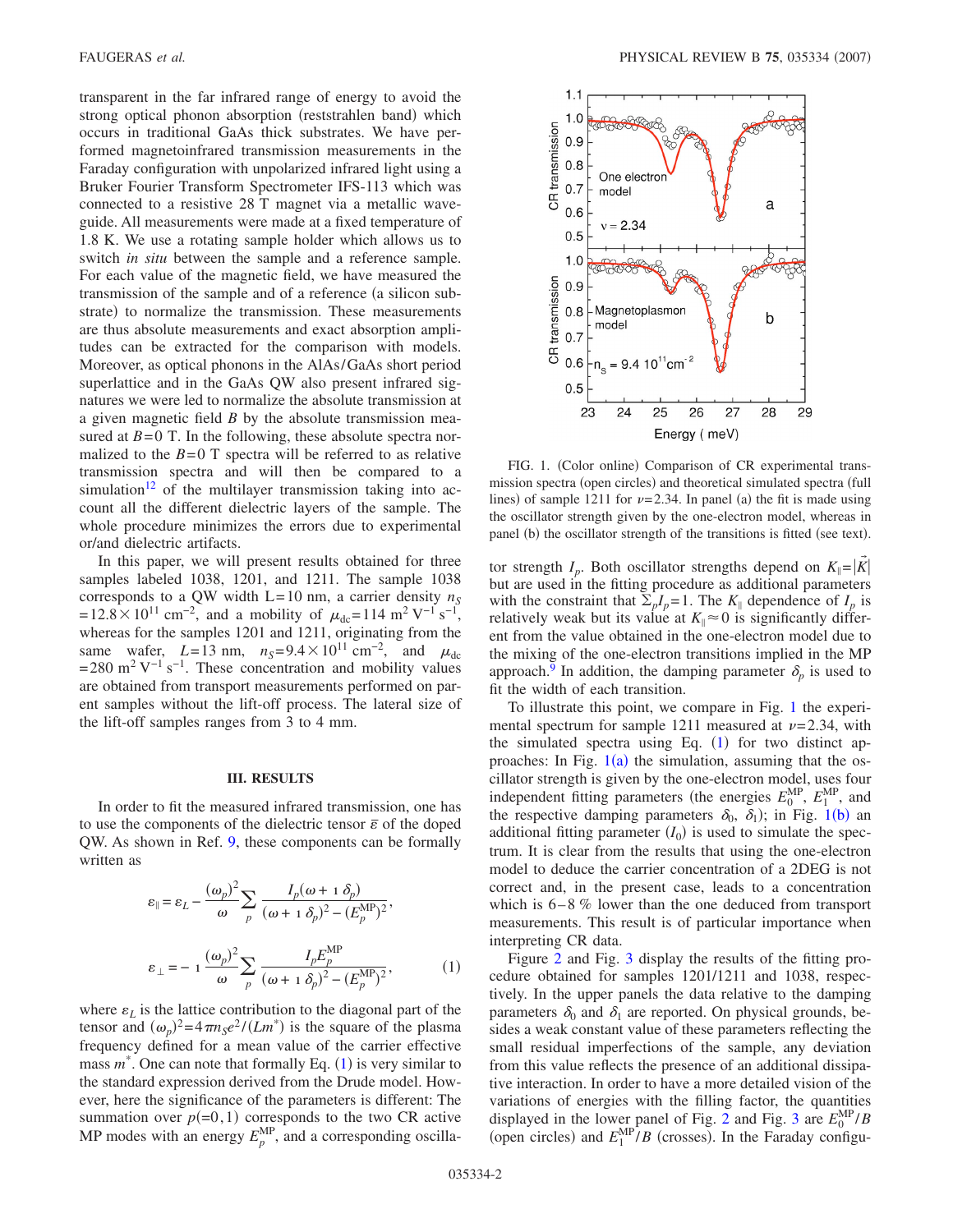<span id="page-2-0"></span>

FIG. 2. (Color online) Collected data for samples 1201/1211. Top panel: Variation as a function of  $\nu$  of the fitted damping parameters  $\delta_0$  (open circles) and  $\delta_1$  (crosses) of the CR transitions. Bottom panel: Comparison between the experimental results for  $E_0^{\text{MP}}/B$ (open circles) and  $E_1^{\text{MP}}/B$  (crosses) with the predictions of the MP model for  $K_{\parallel} = 1 \times 10^4$  cm<sup>-1</sup>: Full line corresponds to  $E_0^{\text{MP}}/B$  and dashed line to  $E_1^{\text{MP}}/B$ .

→

ration, the wave vector of the light  $\vec{q}$  is parallel to *B* and the only nonzero theoretical component of  $\vec{q}$  is  $q_z$ . Therefore, in principle,  $K_{\parallel}$  should be 0. In practice however one has to face the divergence of the beam which can be important especially when using light pipes to transfer the electromagnetic field. When the full multidielectric treatment is performed<sup>12</sup> to evaluate the transmission of such samples, values for  $q_z = 4\pi \text{Re}(\vec{n})/\lambda$  (where  $\vec{n}$  is the complex value of the index of refraction and  $\lambda$  is the wavelength corresponding to the CR transition) are found to range between 4 and 7  $\times 10^4$  cm<sup>-1</sup>. As a consequence, allowing for divergence of the infrared beam leads us to consider values of  $q_{\parallel} = K_{\parallel}$ 

<span id="page-2-1"></span>

FIG. 3. (Color online) Sample 1038. Top panel: Variation as a function of  $\nu$  of the experimental damping parameter  $\delta_0$  (open circles) and  $\delta_1$  (crosses) of the CR transitions. Bottom panel: Comparison between the experimental results for  $E_0^{\text{MP}}/B$  (open circles) and  $E_1^{\text{MP}}/B$  (crosses) with the predictions of the MP model for  $K_{\parallel} = 1 \times 10^{4}$  cm<sup>-1</sup>: Full line corresponds to  $E_0^{\text{MP}}/B$  and dashed line to  $E_1^{\text{MP}}/B$ .

<span id="page-2-2"></span>

FIG. 4. (Color online) Variation as a function of  $\nu$  of the fitted oscillator strength  $I_0$  of the  $E_0^{\text{MP}}$  transition (open circles) for samples 1201/1211 (top panel) and sample 1038 (bottom panel). These variations are compared to the predictions of the MP model for  $K_{\parallel}$ =1×10<sup>4</sup> cm<sup>-1</sup> (full lines) and =1.5×10<sup>4</sup> cm<sup>-1</sup> (dashed lines).

 $\approx 10^4$  cm<sup>-1</sup>. We display in the lower panels of Fig. [2](#page-2-0) and Fig. [3](#page-2-1) the evolutions for both transitions expected from the MP model<sup>9</sup> for  $K_{\parallel} = 1 \times 10^4$  cm<sup>-1</sup> (full and dashed lines). Of course these values vary with the magnetic field and the curves displayed in these figures have to be understood as a frame surrounding the corresponding variations.

As already reported, $9,12$  $9,12$  one has to use an independent model to reproduce NP effects in the MP approach and the one used here is that given in Ref. [13](#page-4-2) with a fitting parameter, the QW effective gap, adjusted to fit the data for  $E_0^{\text{MP}}/B$ at  $\nu = 3$ . Changing this parameter does not modify the shape of the magnetic field evolution of the  $E_p^{\text{MP}}/B$  and only results in a rigid shift.<sup>14</sup> One notes that, for both samples, the variations of  $E_0^{\text{MP}}/B$  as a function of  $\nu$  display a kink at  $\nu = 3$ which is well reproduced by the MP model. The discontinuity of  $E_0^{\text{MP}}/B$  observed for the sample 10[3](#page-2-1)8 (Fig. 3) at  $\nu$  $\approx$  2.4 occurs, within the experimental error, for  $\vec{E}_0^{\text{MP}}$  equals the energy  $\hbar \omega_{\text{TO}}$  of the TO phonon mode of GaAs. This discontinuity and the related increase of  $\delta_0$ , also observed in samples 1201/1211 but at  $\nu < 2$ , reflects an interaction previ-ously reported for a doped GaAs QW (Ref. [10](#page-3-8)), as well as for a doped GaInAs OW.<sup>15</sup> This interaction which apparently concerns  $E_0^{\text{MP}}$  and not  $E_1^{\text{MP}}$  is, at present, not well understood and will not be discussed here. One notes that the variation of  $\delta_0$  is quite smooth as long as  $E_0^{\text{MP}}$  is well below  $\hbar \omega_{\text{TO}}$ . On the other hand, the variation of  $\delta_1$  goes through a pronounced maximum at  $\nu \approx 2.5$  and 4.5. This reflects, as alread pointed out, the presence of an additional dissipative interaction mechanism which mainly concerns  $E_1^{\text{MP}}$ .

To complete the report on the fitting procedure, the oscillator strength  $I_0$  of the  $E_0^{\text{MP}}$  transition is displayed in Fig. [4](#page-2-2) as a function of  $\nu$  for all samples. The corresponding oscillator strength for  $E_1^{\text{MP}}$  is the complement to 1 of this variation. The fitted oscillator strength goes through a minimum at  $\nu = 3$  and 5: The relative depth of these minima depends on  $\nu$  for each sample and also on the carrier concentration. Here the data are compared to the predictions of the MP model for different values of  $K_{\parallel}$ . For any small nonzero value of  $K_{\parallel}$ ,  $I_0$  rises to 1 for  $\nu$  values close to an even integer.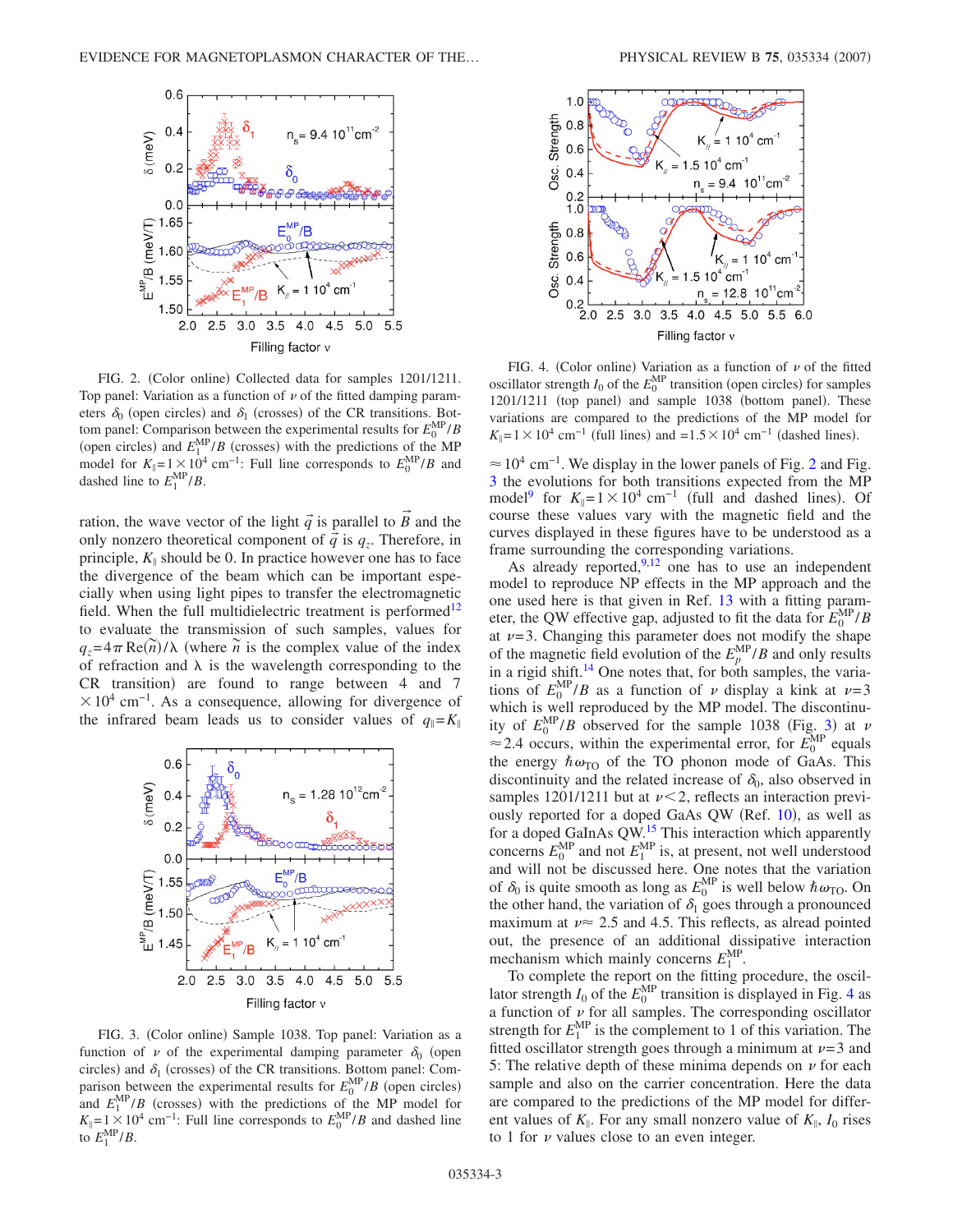In the following, we will discuss the experimental results obtained in the framework of the MP picture and they will be compared to the expectations of the one-electron picture. First, the evolution of  $E_0^{\text{MP}}/B$  is quite constant for  $2 < \nu < 6$ which is not predicted by the one electron model including NP effects but well reproduced by the MP model. Second, the kink observed clearly for  $\nu = 3$  is also well reproduced. This is a fundamental point because, as shown in Ref. [9,](#page-3-7) the presence of this "kink" is due to the change of the exchange energies across odd filling factors larger than 2 and is a direct signature of the MP effects. A good agreement is also observed for  $I_0$  as far as the minima at odd integer filling factors are concerned as well as their relative variations on  $\nu$ and  $n<sub>S</sub>$ . This is in contrast to the predictions of the oneelectron model in which not only minima of  $I_0$  do not occur at odd integer values of  $\nu$  but are also independent on  $\nu$  and  $n<sub>S</sub>$ . One notes in addition that the results discussed in Fig. [1](#page-1-1) become coherent in the MP picture, because the use of carrier densities deduced from the one-electron model would lead to the kink of  $E_0^{\text{MP}}/B$  occurring at filling factors around 2.8 where no physical arguments could justify such a discontinuity. Therefore, it is clear from these data that the MP picture should be considered when interpreting CR experiments. It is important to note here that, whereas the "kink" feature appearing in the energy variation of the  $E_0^{\text{MP}}/B$  has an amplitude decreasing when  $n<sub>S</sub>$  decreases, the characteristic extrema of the oscillator strengths at odd filling factors is a robust signature of the MP character of the CR transitions which, in practice, does not depend on the carrier concentration.

There are however apparent discrepancies between the reported data and the predictions of the MP model. First the evolution of  $E_1^{\text{MP}}$  (Fig. [2](#page-2-0) and Fig. [3](#page-2-1)) is not reproduced by the model, especially for  $\nu$  values between 2 and 3, and to a lesser extent between 4 and 5. In the same range of filling factors, the variation of the oscillator strength (Fig. [4](#page-2-2)) is also not correctly taken into account (because of the sum rule  $\sum_{n} I_n = 1$ , the discrepancy for  $I_0$  is the consequence of an overestimation of  $I_1$  by the MP model). Further refinements of the MP model, such as changing the NP model $16,17$  $16,17$  or introducing spin-orbit interaction, <sup>18</sup> were unable to explain the observed discrepancies.

One can note however that these discrepancies occur when the dissipative mechanism is switched on. Whatever its origin, the occurrence of such a mechanism will lead to a self-energy  $\Sigma(\omega) = \text{Re}(\Sigma(\omega)) + 1 \text{Im}(\Sigma(\omega))$  which will modify the poles of  $\bar{\epsilon}$ . In the frame of the response theory, Im( $\Sigma(\omega)$ )

and  $Re(\Sigma(\omega))$  are related to each other by the Kramers-Krönig (KK) relations. Assuming that  $Im(\Sigma(\omega))$  is reflected by the observed increase of  $\delta_1$  which could be fitted with a Lorenztian curve, the corresponding KK transform develops an "S" shape variation around the maximum of the Lorenztian curve and can explain quantitatively the discrepancies between the experimental and calculated values of  $E_1^{\text{MP}}/B$  in the range of corresponding filling factors. This argument, however has to be considered as an empirical approach to this problem: It does explain, *a priori*, the discrepancies observed for the oscillator strength.

The presence of the dissipative interaction has to be introduced into the MP model in a self-consistent way. To explain the origin of this interaction, it is natural to invoke the effects of impurities which in the present case of high mobility samples should essentially contribute to long range interactions. The theoretical approach of the MP model including these effects is difficult and has only been treated, formally, in the case of integer filling factors<sup>2</sup> where, in the present experimental investigation, nothing spectacular occurs. This approach reveals however that the introduction of such effects leads to an additional modification of the mixing of the wave functions: We therefore believe that a complete treatment of the MP model, introducing impurity interactions, should reproduce self-consistently the observed variation of  $E_1^{\text{MP}}/B$  and explain the discrepancies observed in the oscillator strengths.

## **IV. CONCLUSION**

In conclusion, careful far infrared magnetotransmission measurements performed on a series of doped GaAs QW reveal many specific features in the evolution of the CR energies and of their oscillator strengths which can be understood in the frame of the MP picture developed without any additional dissipative interaction. This proves that cyclotron resonance excitations in semiconductors are indeed magnetoplasmon excitations due to many-body interactions, which have to be taken into account when analyzing cyclotron resonance experiments.

#### **ACKNOWLEDGMENTS**

The GHMFL is "Laboratoire conventionné l'UJF et l'INPG de Grenoble." The work presented here has been supported in part by the European Commission through Grant No. RITA-CT-2003-505474.

- <span id="page-3-0"></span><sup>1</sup>Yu. A. Bychkov, S. V. Iordanskii, and G. M. Eliashberg, Pis'ma Zh. Eksp. Teor. Fiz.Pis'ma Zh. Eksp. Teor. Fiz. 33, 152 (1981); [JETP Lett. 33, 143 (1981)].
- <span id="page-3-9"></span> ${}^{2}$ C. Kallin and B. I. Halperin, Phys. Rev. B 31, 3635 (1985).
- <span id="page-3-3"></span><span id="page-3-1"></span><sup>3</sup> A. H. MacDonald and C. Kallin, Phys. Rev. B **40**, 5795 (1989). 4Yu. A. Bychkov and G. Martinez, Phys. Rev. B **66**, 193312
- $(2002).$
- <span id="page-3-2"></span><sup>5</sup>W. Kohn, Phys. Rev. **123**, 1242 (1961).
- <span id="page-3-4"></span>6K. Ensslin, D. Heitmann, H. Sigg, and K. Ploog, Phys. Rev. B **36**,

8177 (1987).

- <span id="page-3-5"></span>7C. M. Hu, E. Batke, K. Kohler, and P. Ganser, Phys. Rev. Lett. 75, 918 (1995).
- <span id="page-3-6"></span>8M. Manger, E. Batke, R. Hey, K. J. Friedland, K. Kohler, and P. Ganser, Phys. Rev. B 63, 121203(R) (2001).
- <span id="page-3-7"></span>9Yu. A. Bychkov and G. Martinez, Phys. Rev. B **72**, 195328  $(2005).$
- <span id="page-3-8"></span>10C. Faugeras, G. Martinez, A. Riedel, R. Hey, K. J. Friedland, and Yu. Bychkov, Phys. Rev. Lett. 92, 107403 (2004).